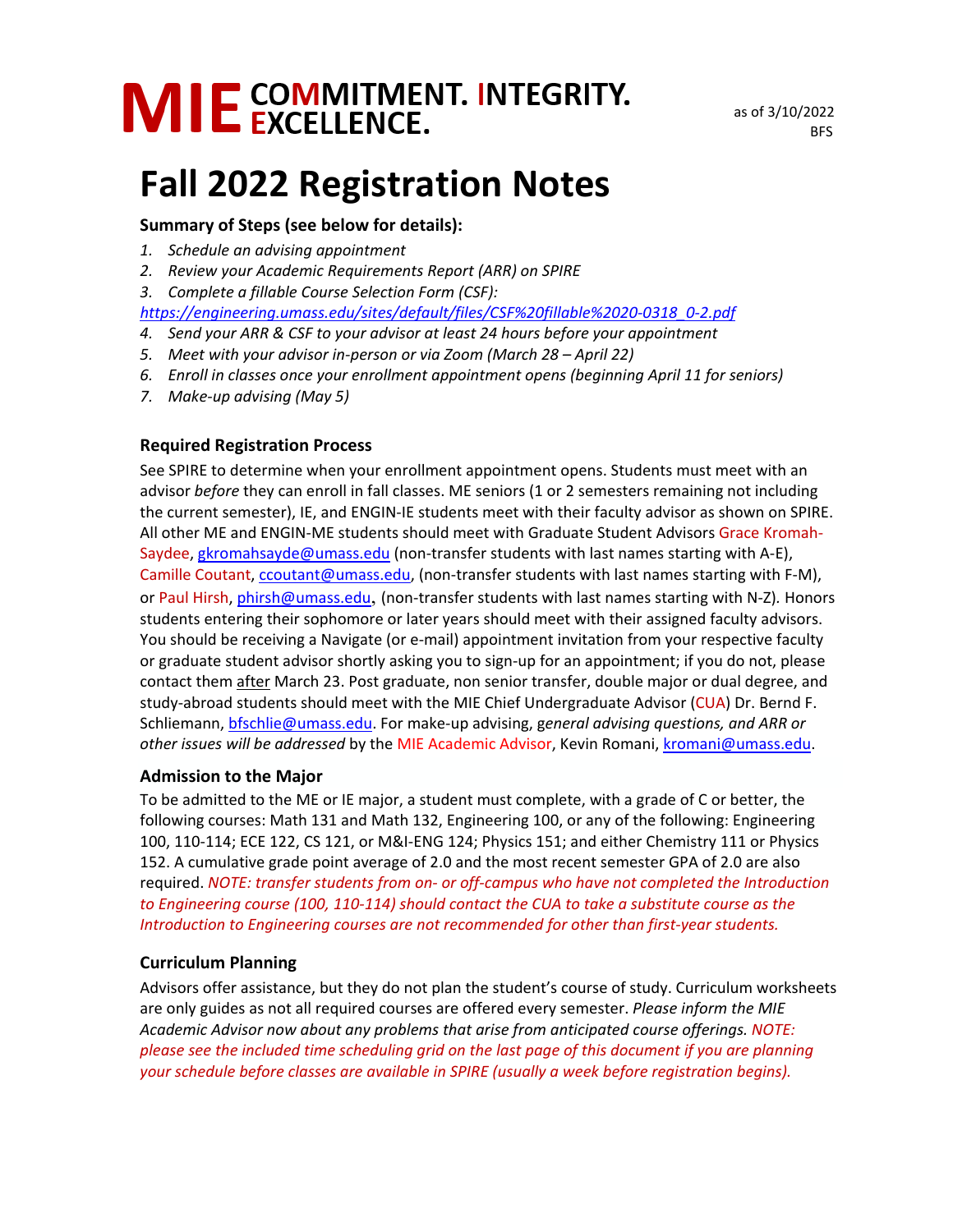#### **Academic Requirements Report**

This report is used for graduation clearance. Each student should check their Academic Requirements Report (ARR) on SPIRE and contact the *MIE Academic Advisor* if there are any errors or omissions, particularly regarding transfer credits, AP credits, elective courses, and GenEd courses. *Graduating seniors should check their SPIRE Graduation Date and Academic Requirements Report to verify that all degree requirements will be satisfied.*

#### **Wait Lists**

In order to keep the enrollment process fair for all MIE students, we have implemented SPIRE waitlists in lieu of asking students to contact instructors. Please join the waitlist on SPIRE for any MIE classes that are full; waitlists represent only 10% of the class capacity. *NOTE: if the waitlist is also full, please check SPIRE later or find an alternative class – please do not contact the instructor.*

#### **Enrollment Issues**

Register as soon as your SPIRE enrollment appointment opens if you need a specific class or section. Many required courses are offered both semesters. Students who cannot enroll in a specific class this semester will be accommodated in the next semester. Students may register for either MIE 302 or MIE 313 and either MIE 402 or MIE 413; students who register for both will be dropped from one of the courses without prior notice. In addition, both MIE 313 and 413 enrollment will be capped in the fall semester so you are encouraged to take these courses in the spring if possible. *If a specific course is essential and you are not able to enroll for any reason, please contact the MIE Academic Advisor immediately.* Note that MIE 201 and 273 are essentially interchangeable and do not need to be completed in the semester indicated on the curriculum worksheet. *Send override requests to the MIE Academic Advisor – not course instructors.*

#### **Undergraduate Teaching Assistant Credit & LRC Tutoring Positions**

You are invited to contact faculty anytime about future UTA opportunities; probably the best time is when you are getting ready for your advising appointment. Students can satisfy the MIE or IE Elective requirement by completing the UTA Practicum, MIE 398T. *Interested students should contact the faculty teaching the course for more information; faculty select UTAs for their course(s) and students can only serve as an UTA for one class per semester.* Students serving as UTAs for a second or greater time will not receive academic credit, but will be paid (typically for 5 hours per week). Students should also consider paid tutor positions for the Learning Resource Center. Individual and group tutoring as well as supplemental instructors are sought for sophomore and junior level MIE courses [\(https://www.umass.edu/lrc/jobs.html\)](https://www.umass.edu/lrc/jobs.html).

#### **Independent Study**

It is often possible to arrange an independent study which can be used as an ME or IE Tech Electives. Students are encouraged to approach faculty to discuss topics of mutual interest or visit: [http://mie.umass.edu/research/independent-study-topics.](http://mie.umass.edu/research/independent-study-topics) Note that only one Tech Elective can be satisfied with MIE 396 or 496 *and honors students cannot complete an independent study to meet a technical elective requirement.* See<http://mie.umass.edu/mie/degree-requirements> for the independent study request form.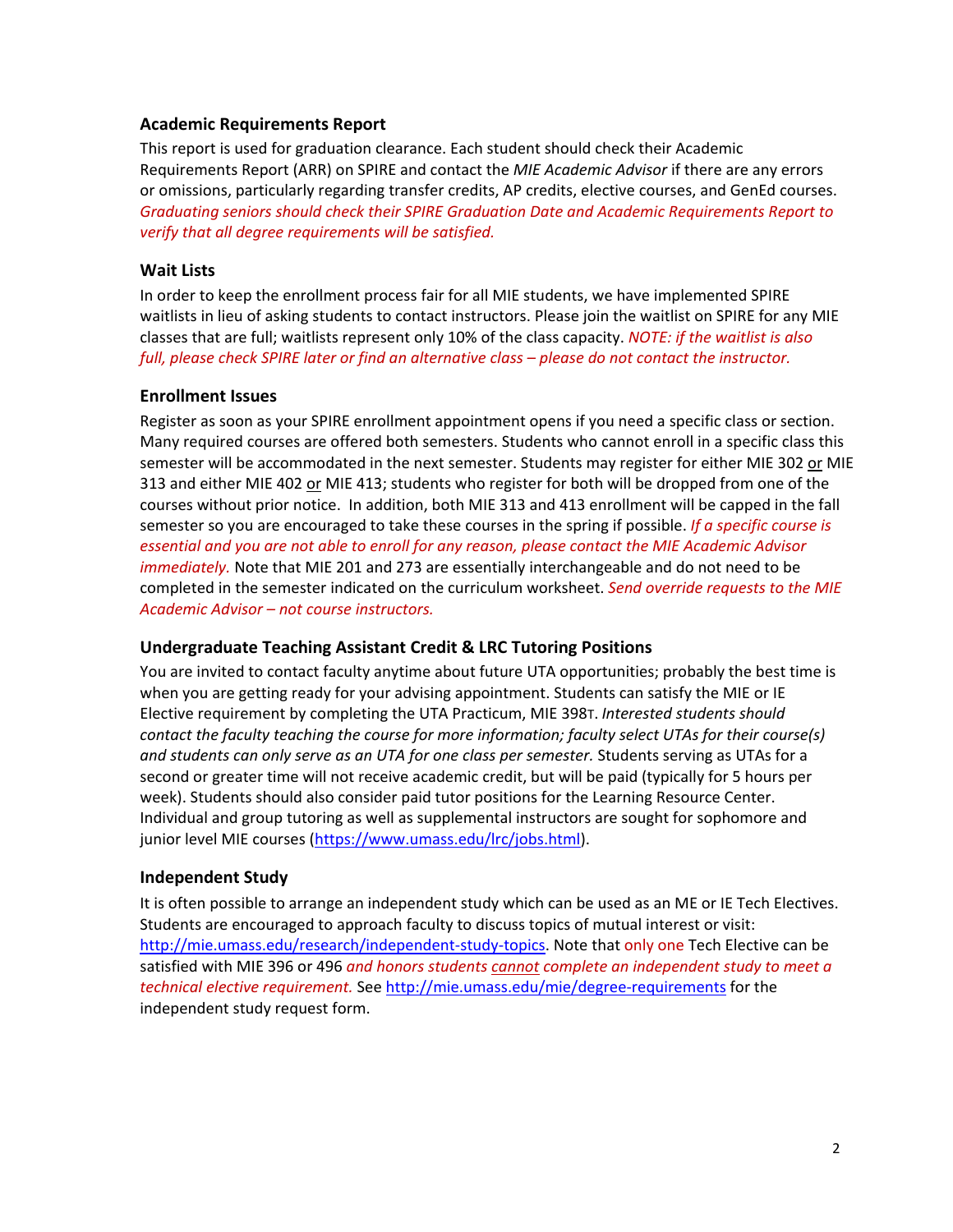#### **Study Abroad**

Many MIE students have and are studying abroad. The spring semester of your sophomore or fall semester of your senior years are best suited for this opportunity. Please see an International Programs Office advisor if you are interested. Students interested in the 5-year double major in German and engineering iSTEP program which includes a year in Germany (one semester of classes and then an internship with a German manufacturing company) should visi[t https://www.umass.edu/german/iSTEP.](https://www.umass.edu/german/iSTEP) *Upon return from abroad, students should meet with the MIE Academic Advisor to ensure all courses transfer correctly.*

#### **Summer Internships**

Internships do not replace a class. You can earn pass/fail credit for an internship, but you do not need any additional credits to graduate (since you will exceed the 120 minimum regardless). To earn P/F credit, you will need to pay for a summer course (independent study) – this is particularly relevant for international students and the CUA will sponsor your independent study.

#### **Summer or Winter Classes**

If you are interested in UMass Amherst summer or winter classes, request an enrollment appointment through SPIRE. Classes typically offered during summer are CEE 310 (technical elective), CS 121 (in lieu of MIE 124), ENGIN 351, MIE 230, MIE 273, MIE 310, MIE 375, MIE 422 (IE core course or ME technical elective), and MIE 597WT (technical elective). Winter classes are typically limited to geneds. To enroll in a summer or winter class, first logon to SPIRE: *Enrollment > Summer/Wtr/Non-deg Enroll Appt;* then add the appropriate summer or winter session.

# **Transfer Credit**

Before taking classes at another campus, students must complete a prior approval form: [https://www.umass.edu/registrar/sites/default/files/PriorApprovalforTransferWork.pdf;](https://www.umass.edu/registrar/sites/default/files/PriorApprovalforTransferWork.pdf) this is to prevent students from spending time and money on a class that will not transfer in for credit towards your undergraduate degree. Classes completed elsewhere do not impact your UMass cumGPA and will not count for credit unless a grade of "C-" or above is earned. The Registrar's Office approves all general education requirements, the Office of Student Affairs in 126 Marston Hall approves all science and math courses, and the CUA approves all MIE courses. If you have any problems with transfer credit, email your name, student ID, and course information (both course description and syllabus) to the CUA. *Note: course(s) you completed elsewhere must appear on your UMass transcript before MIE course credit can be awarded. Courses taken elsewhere for the 3rd or greater time need prior approval from the Academic Dean.*

#### **Departmental Honors**

The requirements for departmental honors are:

*1.* MIE H313 & MIE H413 (for ME) and MIE H379, MIE 397DH, & MIE H460 (for IE) each with their parent course (e.g., MIE 313); students must complete these courses or substitute ENGIN 351H for one of them. *ENGIN 351H is specifically designed to initiate your honors thesis or project.*

2. Honors Thesis. MIE 499Y Honors Research with MIE 499T/P Thesis/Portfolio (note that you can find potential advisors and topics here[: http://mie.umass.edu/research/independent-study-topics\)](http://mie.umass.edu/research/independent-study-topics).

Students can request departmental honors and exceptions to the offerings in 1 above through the MIE Honors Program Director, Dr. Jae-Hwang Lee, [leejh@umass.edu.](mailto:leejh@umass.edu) In addition, MIE 499 and 499T/P each satisfy a ME Tech Elective or a Level 1 IE Tech Elective. *Note: the Supermileage vehicle course (MIE 497S) does not satisfy a technical elective for departmental honors students.*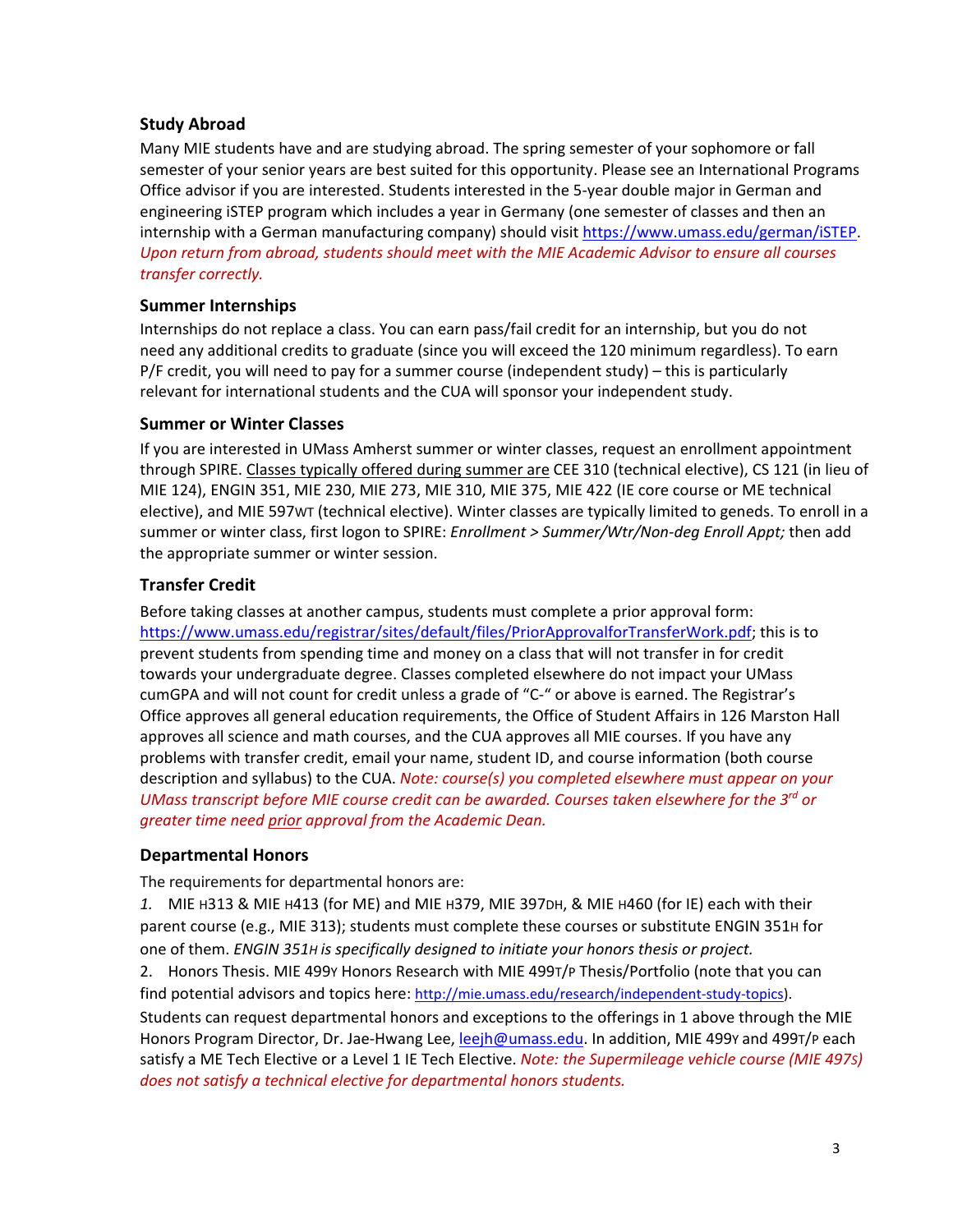# **iCons Concentration**

The requirements for the Integrated Concentration in Science [\(https://icons.cns.umass.edu/\)](https://icons.cns.umass.edu/) have some overlap with both the industrial and mechanical engineering curriculum: iCons 1 satifies an interdisciplinary (I) gened, iCons 2 satisfies ENGIN 351, and iCons 3 satisfies the IE or MIE elective.

#### **Full-time Student Status**

Undergraduate students must take a minimum of 12 credits per semester to retain full-time student status. If you fall below this minimum, you are not eligible for campus housing, risk any financial aid you have been awarded, and may lose any UMass health coverage; see the appropriate campus office if you have any questions.

#### **Fundamentals of Engineering Exam**

Although not required for most ME and IE jobs, students should consider taking the FE exam during their last semester while undergraduate course knowledge is still familiar. The 8-hour exam consists of 180 multiple choice questions. After passing the FE exam, one must obtain at least 4 years of experience (accepted by specific state licensing board) and then take the Principles and Practice (PE) exam. See <http://ncees.org/engineering/> for more information. *Chi Epsilon from CEE typically offers free review sessions taught by CEE faculty every spring semester.*

# **Certified SolidWorks Associate Exam**

SolidWorks CAD software is installed on computers in the Exploratorium (Elab 203). In addition, you can download the student version of SolidWorks at no cost and there tutorials included. Students should also consider taking the no-cost CSWA exam before seeking an internship, co-op, or job. See <https://www.solidworks.com/sw/support/cswa-academic.htm> for more information and a sample exam. For the link to the current version of SolidWorks and/or once you are ready to take the selfadministered CSWA exam, request a voucher code from Jennifer Blake, [jblake@umass.edu;](mailto:jblake@umass.edu) the exam instructions are available at [https://solidworks.virtualtester.com/#home.](https://solidworks.virtualtester.com/#home) Note that exam vouchers expire after approximately 2 months.

#### **4 + 1 Programs**

There are currently three MIE 5-year BS/MS programs [\(https://mie.umass.edu/41-bsms\)](https://mie.umass.edu/41-bsms): MS in Mechanical Engineering, MS in Industrial Engineering, and MS in Engineering Management (MSEM). Interested students should plan to take up to two graduate courses in their senior year. Two MIE technical electives (at the 500 level or above) will also satisfy 2 of the 10 graduate courses (30 graduate credits) required to earn your MS in the aforementioned 4+1 programs. For a list of these classes, see the MIE Graduate Handbook [\(http://mie.umass.edu/mie-graduate-programs\)](http://mie.umass.edu/mie-graduate-programs) and the last page of this document or SPIRE for the upcoming semester.

# **Industrial Engineering Technical Electives**

Students should determine the area of IE that most interests them as early as possible in their undergraduate careers and consider elective courses whenever they qualify. To assist in that endeavor, the following tracks are offered with technical electives to support your interests (including the upcoming semesters they will *tentatively* be offered):

- 1. Decision Analytics (core classes MIE 397DH & MIE 273):
	- a. MIE 597AS Introduction to Analytics & Statistical Learning: F22
	- b. MIE 597XX Programming for Industry 4.0: S23
	- c. MIE 597xx Analytics of Energy: S24
	- d. CS 590W Health Informatics & Data Science
	- e. ECE 597DE Data-Driven Decarbonization of Electricity Networks: S24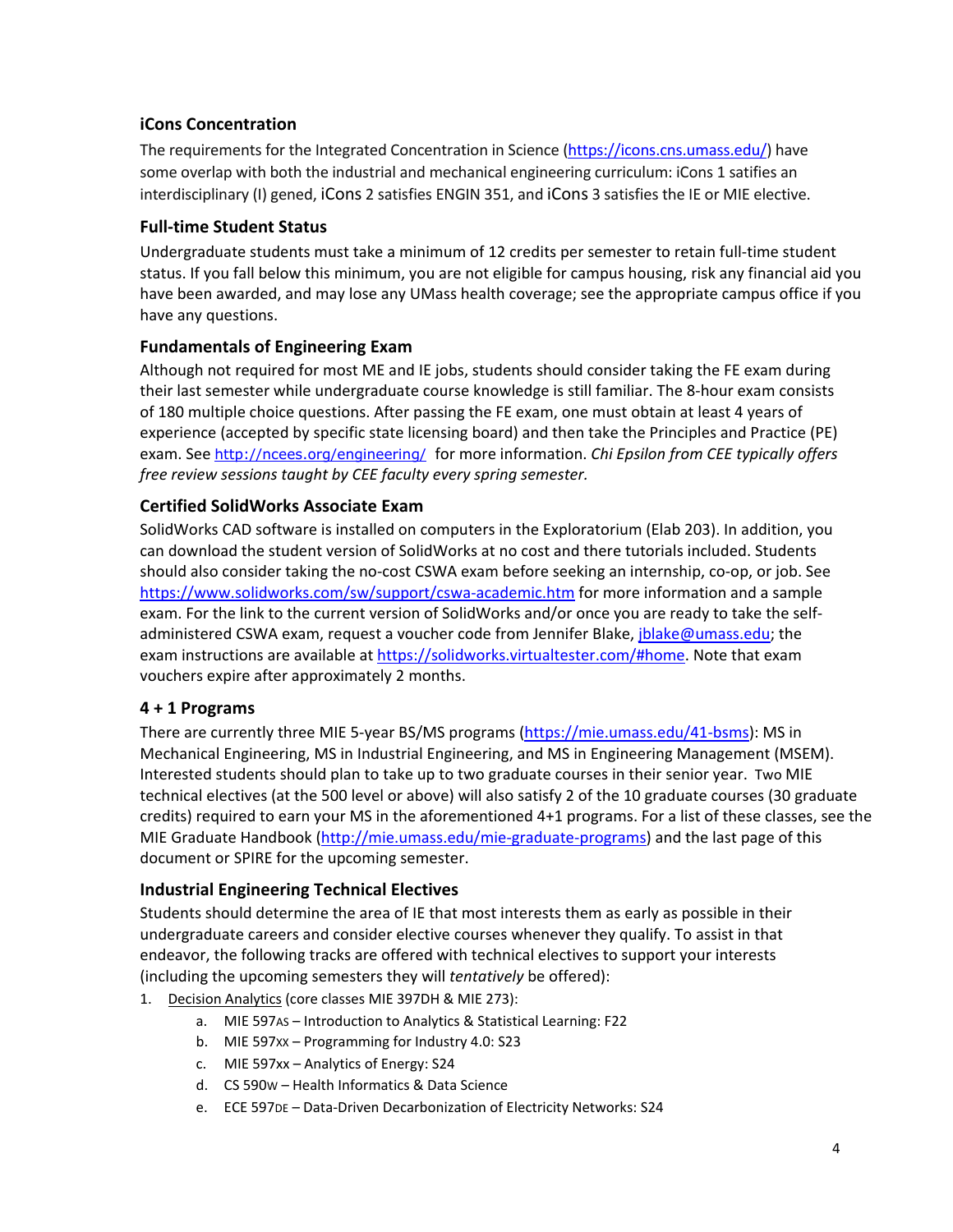- 2. Energy (core class MIE 230):
	- a. MIE 230 Thermodynamics
	- b. MIE 597xx Analytics of Energy: S24
	- c. ECE 597DE Data-Driven Decarbonization of Electricity Networks: S24
- 3. Health Applications (core classes MIE 379 & MIE 380):
	- a. MIE 458 Connections in Medicine, Biology, & Engineering: S22
	- b. MIE 565 Operations Research in Healthcare: S24
	- c. CS 590W Health Informatics & Data Science
	- d. SOM 597LG Humanitarian Logistics and Healthcare
- 4. Human Factors (core class MIE 460):
	- a. MIE 597AV Vehicle Automation: F22
	- b. MIE 597vR Augmented/Visual Reality Design: F22
	- c. PSYCH 315 Cognitive Psychology (prereq 241 only for psych majors)
- 5. Intelligent Manufacturing (core class MIE 375):
	- a. MIE 597AU Industrial Automation: S24
	- b. MIE 597MA Intelligent Manufacturing: every fall
	- c. MIE 597sL Supply Chain Logistics; F23
	- d. MIE 597XX Programming for Industry 4.0; S23
- 6. Supply Chain Management (core class MIE 477; *should take 6th semester*):
	- a. MIE 532 Network Optimization:
	- b. MIE 544 Layout and Design: F23
	- c. MIE 597sL Supply Chain Logistics; F23
	- d. MIE 597sB Simulation-based Optimization: S24
- 7. Transportation Systems (core class MIE 477; *should take 6th semester*):
	- a. MIE 532 Network Optimization: S24
	- b. MIE 597AV Vehicle Automation: F22
	- c. MIE 597sL Supply Chain Logistics: F23
	- d. CEE 310 Transportation
	- e. OIM 413 Logistics and Transportation
- 8. Mechanical Engineering (core class MIE 211)
	- a. MIE 230 Thermodynamics
	- b. MIE 310 Dynamics
	- c. MIE 340 Fluid Mechanics
	- d. MIE 302 Junior Lab
	- e. MIE 313 Design of Mechanical Components
- 9. Minors: IE students can consider technical minors like computer science and math where most courses for the minor satisfy all your electives (technical, IE, and free) or non-technical electives like business (engineering management) where two of the required courses will satisfy the IE and free electives.

As courses are not offered every semester, students should consider taking the IE required courses for which they qualify. Tracks of interest should be identified as early as possible so that students pursuing summer internships or co-ops have some background for the industry positions they are seeking. All IE students should discuss the selection of tracks and electives with their advisors; *e-mail your student number, major, and a course description to the CUA for* approval *of electives not listed below.* There is no limit to how many electives, including technical electives, you can take outside of the department.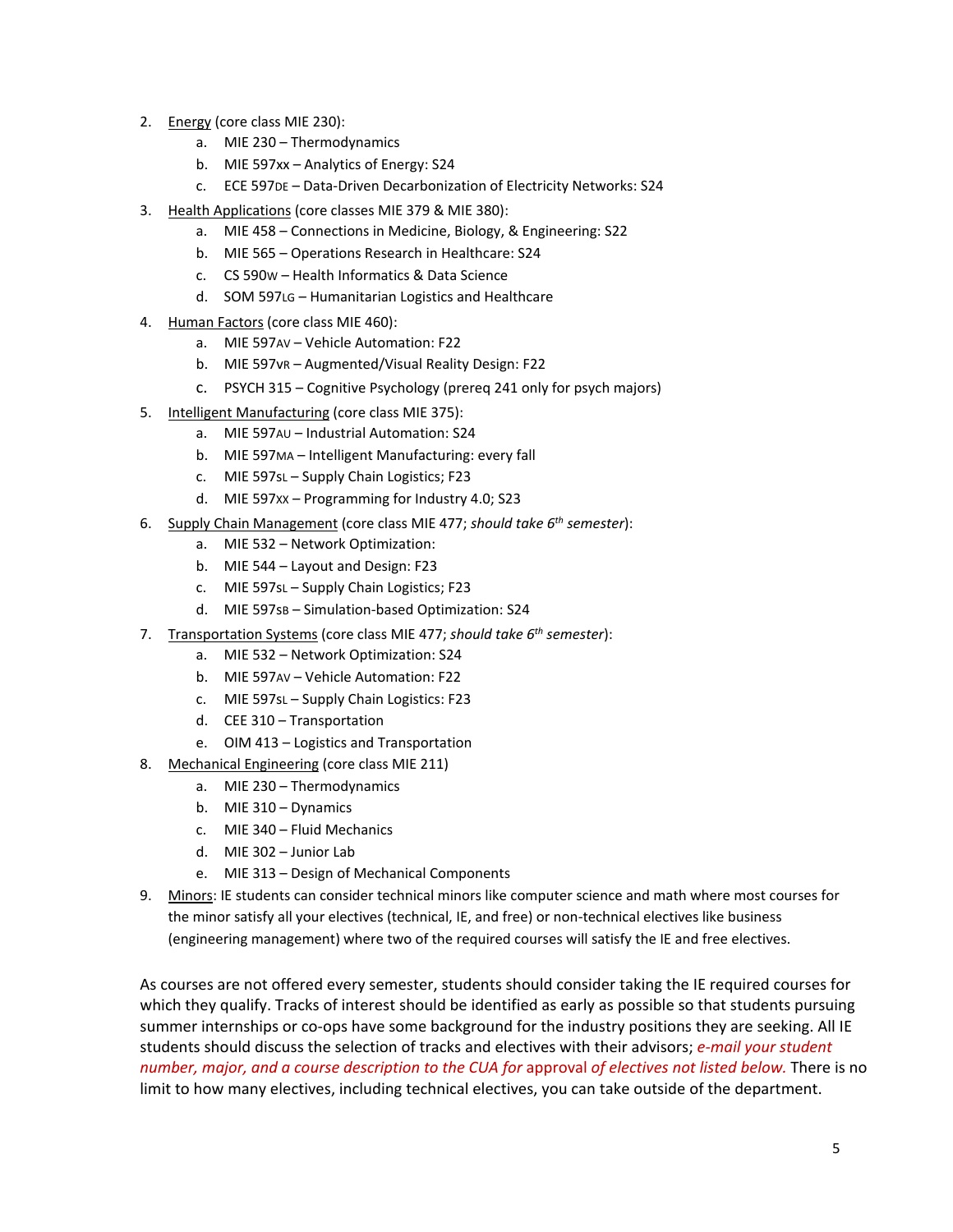- 1. A Technical Elective can be any 200 or higher level MIE course except MIE 398T and the MSEM courses (MIE 520, 564, 597EP, 645, 654, 664, 670, 697EP, 697U). One Independent study can be used if neither MIE 499Y or 499T/P are used. Other acceptable courses are: CEE 310, 370, 410, 411, 418, 450, 470; ECE 242, 597C, 597D, 597SE; Computer Science 187, 250, 311; Kinesiology 460; Math 455, 537, 551, 552; Resource Economics 471; Statistics 516; BCT 520, 540, 550; OIM 321, 413; ISOM 597LG. *Note for Classes of 2023 and 2024:* a Level 2 IE Tech Electives include any technical elective course; Math 300, 456; Economics 309, 394IO; Resource Economics 452, 462, 472; Informatics 397F, OIM 451, Psychology 391RJ; EMM courses; and MSEM courses.
- 2. An IE Elective course includes any technical elective courses; MIE 398T; Chemical Engineering 290A; Chemistry 112; Computer Science 119, 121 (if you completed MIE 124; Resource Economics 202, 312, 313; Psychology 209H, 304, 307, 330, 380; Kinesiology 270, 272; Management 341; Math 412, 425; and both EMM and MSEM courses.
- 3. The free elective can be any course at the university except one that is a prerequisite for a required course (e.g., Math 104) or which overlaps significantly with a required course (e.g., Math 127).

#### **Mechanical Engineering Technical Electives**

Students should determine the area of ME that most interests them as early as possible in their undergraduate careers and consider elective courses whenever they qualify. To assist in that endeavor, the following themes are offered with potential Tech Electives to support your interests (including the upcoming semesters they will *tentatively* be offered):

- 1. Advanced Fluids:
	- a. MIE 440 Aerospace Fluid Mechanics: S23
	- b. MIE 441 Internal Combustion Engines: F22
	- c. MIE 442 Propulsion Systems Performance, Analysis & Design: F22
	- d. MIE 497NM Introduction to Numerical Methods: S24
- 2. Biomedical:
	- a. MIE 458 Connections in Medicine, Biology, & Engineering: S23
	- b. MIE 497R Mechatronics: every spring
	- c. MIE 597MB Molecular, Cellular, & Tissues Biomechanics: S23
	- d. MIE 597MD Practical Medical Device Design: TBD
- 3. Design:
	- a. MIE 497M Industry-Sponsored Mechanical Design (prior to MIE 415): every fall
	- b. MIE 497S Automotive Engineering (Supermileage Vehicle, limited to 25): all
	- c. MIE 562 Power Systems Design: S23
	- d. MIE 597AV Vehicle Automation: F22
- 4. Dynamic Systems and Control:
	- a. MIE 379 Deterministic Operations Research: every fall
	- b. MIE 485 Vibrations: S24
	- c. MIE 444 Automatic Controls: F22
	- d. MIE 597ME Introduction to MEMS & Microsciences: TBD
- 5. Energy Conversion:
	- a. MIE 570 Solar & Direct Energy Conversion: every spring
	- b. MIE 573 Engineering Windpower Systems: every fall
	- c. MIE 597CE Ocean Renewable Energy: S23
	- d. MIE 597DW Dynamics of Waves: S23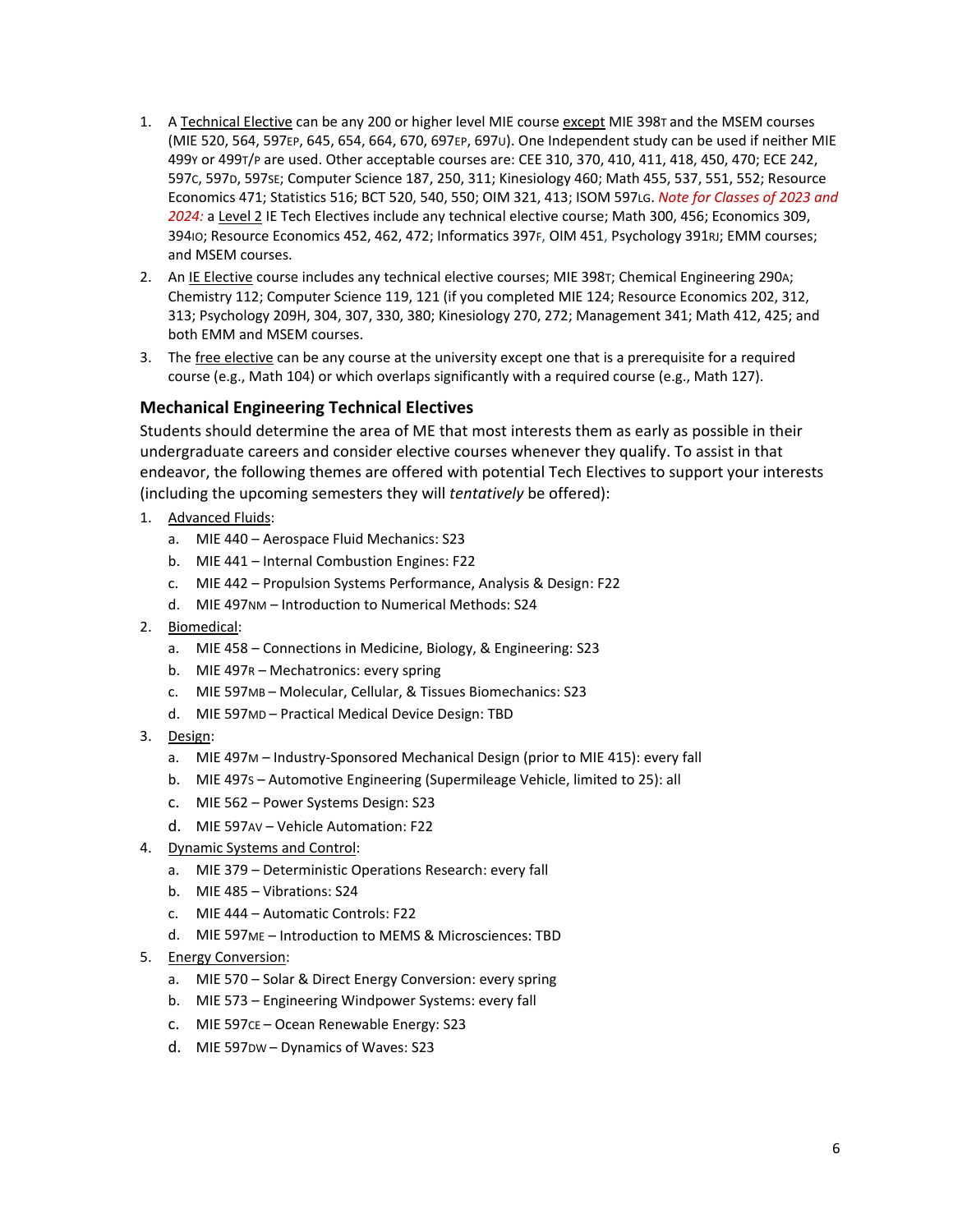- 6. Manufacturing:
	- a. MIE 422 Statistical Quality Control: every fall
	- b. MIE 477 Production Planning & Control: every spring
	- c. MIE 597sL Supply Chain Logistics; F23
	- d. MIE 597AU Industrial Automation: S24
	- e. MIE 597MA Intelligent Manufacturing: every fall
- 7. Materials (certificate program):
	- a. MIE 571/572 Physical & Chemical Processing of Materials with Project
	- b. MIE 579 Advanced Materials Engineering (or other 500-level advanced materials course)
	- c. ChE 573 Materials Science & Engineering Project
	- d. ChE 590C Mechanical Behavior of Materials
- 8. Materials (non-certificate):
	- a. MIE 597C S24
	- b. MIE 497AM Aerospace Materials: S23
	- c. MIE 597EM Extreme Materials for Life Protection Applications: S23
	- d. MIE 597MM Metamaterials: TBD
	- e. MIE 597MP Advanced Manufacturing Polymers: S23
	- f. MIE 597NS Nanomaterials & Sensor: F22

*Note that these electives will be capped at 40 students and some are only offered every 2 years.* Students accepted onto the Supermileage Vehicle team will be registered for MIE 497S in the fall and spring; it is a three credit course that will count as the MIE Elective in the fall (or your first semester) and as a ME Technical Elective in the spring (or your second semester). Other technical courses in Engineering, Math, CS, Kinesiology, OIM, and science departments may be acceptable as Tech Electives; however, only one ME Technical Elective can be satisfied with a non-MIE course; *ee-mail your student number, major, and a course description to the CUA for approval*. Examples of previously approved non-MIE technical electives are: Biomedical Engineering 597A; Building & Construction Technology 540; Chemical Engineering 555, 589, 597M; Civil & Environmental Engineering 310, 331, 462, 597A; Computer Science 187, 335, 403; Electrical & Computer Engineering 241, 331; Environmental Conservation 697SB; Kinesiology 460, 530; and Math 425, 456, 532H, 545, 551, 552. Lastly, students with strong GPAs can request permission to take non-MSEM 600-level courses to satisfy technical electives. *Note that none of the MIE Electives listed below satisfy a ME Technical Elective.*

#### **MIE Elective**

ME students can take one of the following courses to satisfy their MIE Elective requirement: Computer Science 119, 121 or ECE 122 (if not used to satisfy MIE 124); Building & Construction Technology 550; Chemistry 112; Environmental Science 397R; Kinesiology 236, 430; Math 235; and MIE 353, 398T (UTA practicum), EMM or MSEM courses (see [https://mie.umass.edu/graduate](https://mie.umass.edu/graduate-students/ms-programs/master-science-engineering-management)[students/ms-programs/master-science-engineering-management\)](https://mie.umass.edu/graduate-students/ms-programs/master-science-engineering-management). Other technical courses in Engineering, Math, CS, Kinesiology, OIM, and science departments may be acceptable as the MIE Elective; *e-mail your student number, major, and a course description to the CUA for approval*.